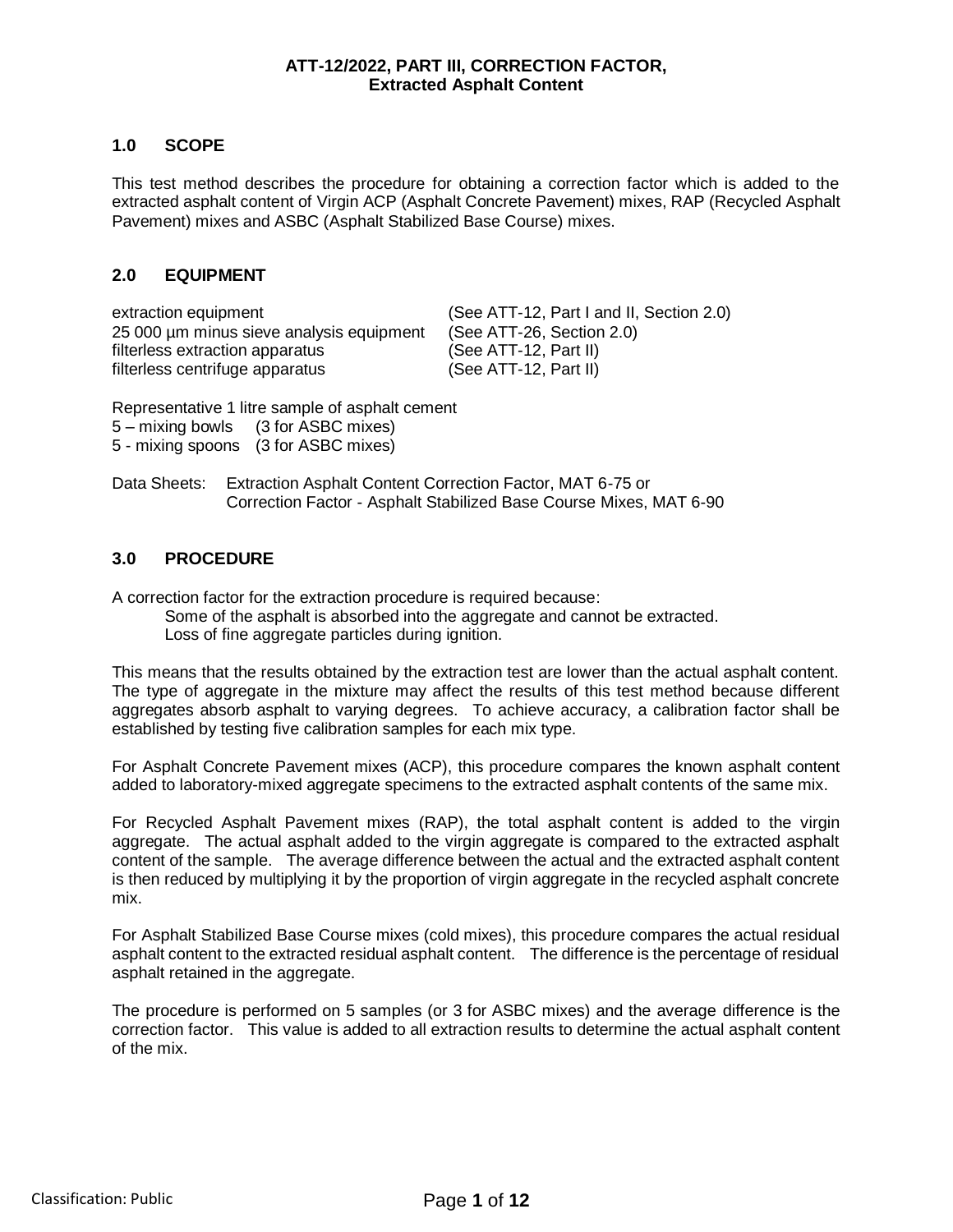The correction factor determination ties up the extraction and centrifuge equipment for approximately 1 day, therefore it should be performed before the plant starts mixing.

#### **3.1 SAMPLE PREPARATION**

- 1. Obtain a representative 1 litre sample of the asphalt cement, cutback or emulsified asphalt from the asphalt delivery tanks as outlined in ATT-42, SAMPLING ASPHALT.
- 2. Place the asphalt cement sample in the oven set at a temperature of  $140^{\circ}C \pm 5^{\circ}C$ .

Keep the cutback or emulsified asphalt at room temperature, or approximately  $25^{\circ}$ C, until it is added to the aggregate.

3. Label and tare 5 hot stainless steel mixing bowls (or 3 for ASBC mixes), and record the number and weight in line "B" of the data sheet as shown in Figure 2 for ACP and RACP mixes, or Figure 3 for ASBC mixes. For cutback or emulsified asphalt mixes, include the hot mixing spoon with the basin.

Proceed to Section 3.1.1 for split stockpiles or to Section 3.1.2 for single stockpiled aggregates.

#### **3.1.1 Split Stockpiles**

- 1. Obtain a sample of approximately 10 kg from each aggregate stockpile, e.g. 10 kg of coarse aggregate, 10 kg of natural fines, 10 kg of manufactured fines, and 10 kg of blend sand as directed in ATT-38, SAMPLING, Gravel and Sand.
- 2. Oven-dry each sample to a constant weight. The aggregate may be dried on the stove burner, but the aggregate temperature must not exceed  $150^{\circ}$ C.
- 3. Cool the coarse aggregate, and then separate it by sieving on the 5 000 µm sieve.
- 4. Place each aggregate portion (coarse +5 000, coarse -5 000, natural fines, manufactured fines, blend sand, etc.) in separate pans. Mix each sample thoroughly.
- 5. Obtain the Mix Design aggregate proportions for the job of each aggregate type, and the design % passing for the 5 000 µm sieve of the coarse aggregate.

For recycled asphalt concrete mixes, use the virgin aggregate proportions.

6. Calculate the weight of dry aggregate required to fabricate a combined 2000 g sample using the formulas:

*Required Dry Wt. of Coarse +5 000 µm Aggregate =*

*2000 x % Coarse Split x (100% - Design % Passing 5 000 µm Coarse Aggregate)*

*100% x 100%*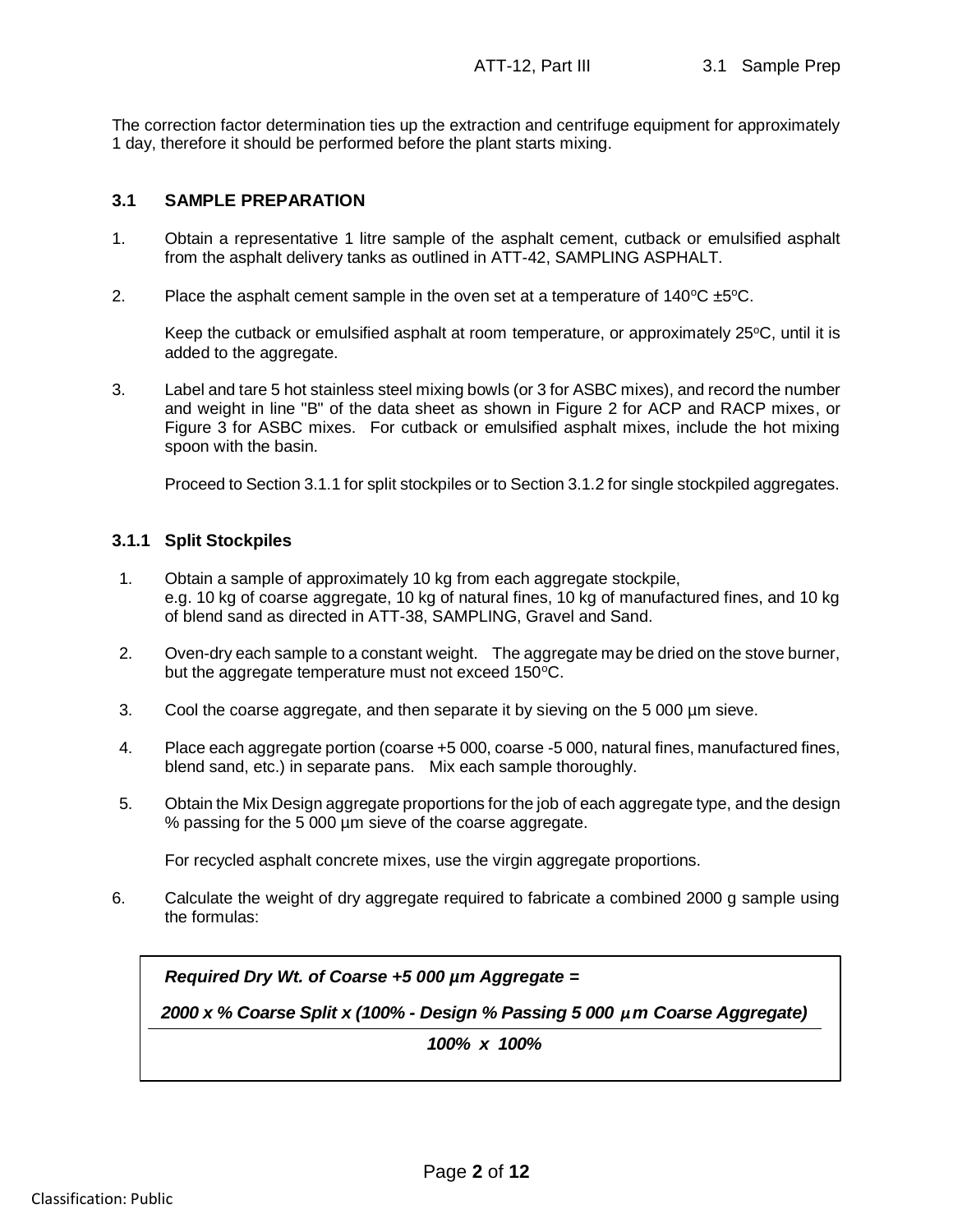*Required Dry Wt. of Coarse -5 000 µm Aggregate =*

*2000 x % Coarse Split x (Design % Passing 5 000 µm Coarse Aggregate)*

*100% x 100%*<br>=  $\frac{2000 \times % \text{Natu}}{100\%}$ *Required Dry Wt. of Natural Fines = 2000 x % Natural Fines*

|                                          | 2000 x % Manufactured Fines |
|------------------------------------------|-----------------------------|
| Required Dry Wt. of Manufactured Fines = | 100%                        |

|                                    | 2000 x % Blend Sand |
|------------------------------------|---------------------|
| Required Dry Wt. of Blend Sand $=$ | 100%                |

A typical example of the calculations is shown in Figure 1 below.

FIGURE 1

| <b>AGGREGATE TYPE</b><br><b>COARSE</b> |                                   |            |      |          | <b>NATURAL</b><br><b>FINES</b>    | <b>MANUF.</b><br><b>FINES</b> | <b>BLEND</b><br><b>SAND</b> |
|----------------------------------------|-----------------------------------|------------|------|----------|-----------------------------------|-------------------------------|-----------------------------|
| А.                                     | Design % passing 5000µm sieve     |            | %    | 45       |                                   |                               |                             |
| B.                                     | Design % retained on 5000um sieve | $100 - A$  | %    | 55       |                                   |                               |                             |
| C.                                     | Design % Split                    |            | $\%$ | 50       | 25                                | 15                            | 10                          |
| D.                                     | Required Dry Wt. of Aggregate     | 2000 C/100 | g.   | 1000     | 500*                              | $300*$                        | 200*                        |
| Ε.                                     | Required Dry Wt. of +5000um Agg.  | DB/100     | g.   | 550*     |                                   |                               |                             |
| F.                                     | Required Dry Wt. of -5000um Agg.  | DA/100     | g.   | 450*     |                                   |                               |                             |
|                                        |                                   |            |      | $^\star$ | Weigh and combine flagged amounts |                               |                             |

7. Fabricate one combined aggregate sample using the dry weight of +5000µm and -5000 µm coarse aggregate, natural fines, manufactured fines and blend sand calculated in step (6). Scoop the calculated weight into a tared drying pan.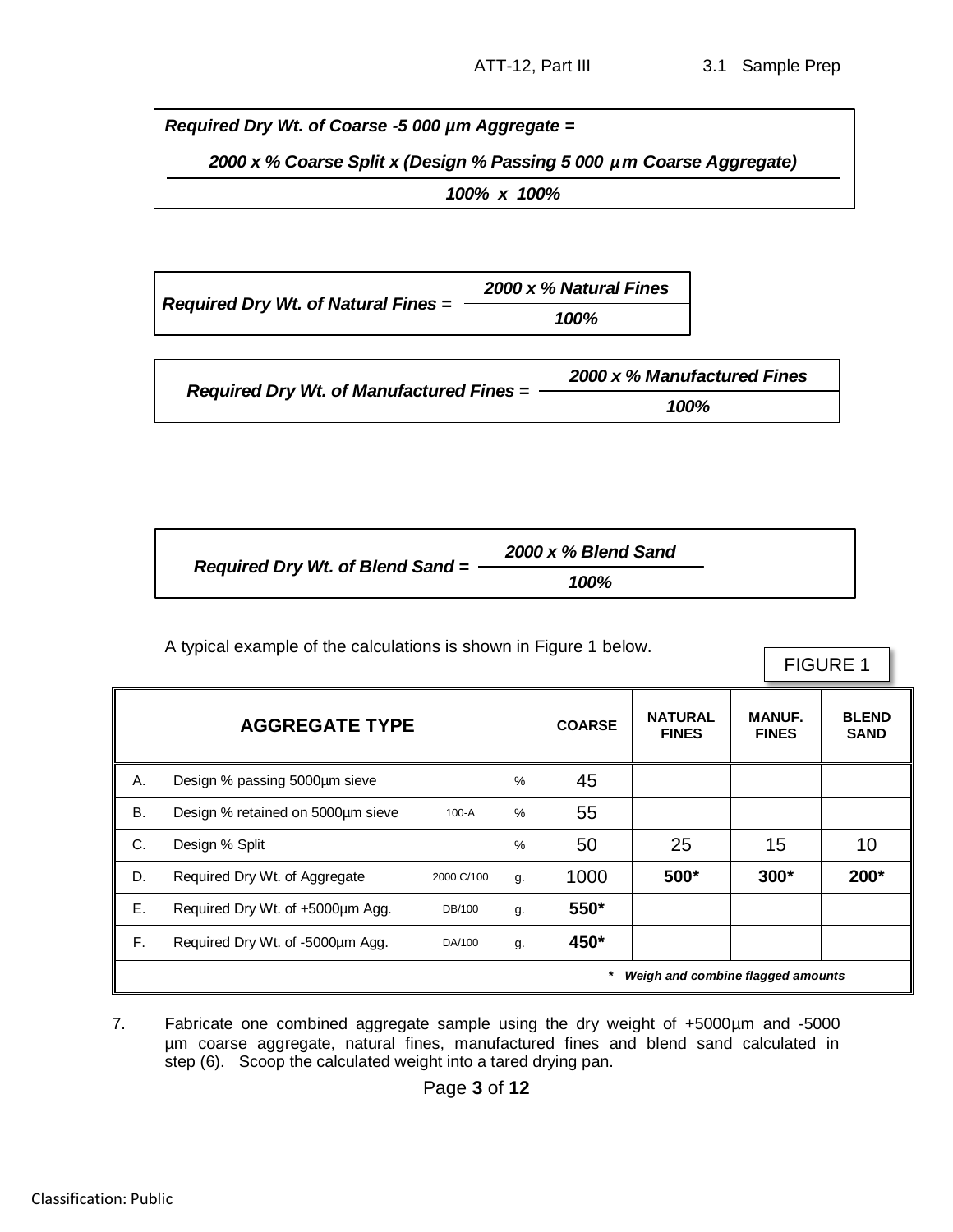- 8. Oven dry the fabricated sample to a constant dry weight, then perform a wash sieve analysis, as outlined in ATT-26, SIEVE ANALYSIS 25 000 minus, on the dry sample. If the gradation is within the Marshall Design limits, record the sieve analysis result in the lower portion of the data sheet and proceed with step 9 below. If the sample grading is outside the limits, investigate the reason for the discrepancy, fabricate a new sample and then perform a sieve analysis on the new sample.
- 9. Fabricate 5 combined aggregate samples (or 3 for ASBC mixes) using the dry weight of +5000 µm and -5000 µm of coarse aggregate, natural fines, manufactured fines and blend sand, as calculated in step (6). Scoop the calculated weight of each size into the 5 (or 3) tared basins.
- 10. Oven-dry the 5 (or 3) samples to a constant weight to ensure **all** water is removed from the fabricated samples. Any water left in the aggregate will result in inaccurate asphalt contents. Aggregate MUST NOT be dried on the stove burner, as this will affect the correction factor value.
- 11. After oven drying each fabricated sample to a constant weight, pour each sample into one of the previously heated, and tared, s/s mixing bowls. Keep all fabricated samples in the mixing bowls, with the mixing spoons, in the oven at  $140^{\circ}$ C, until you are ready to add the asphalt. Proceed to Section 3.2 or 3.3.

#### **3.1.2 Single Stockpiles**

If the aggregate was not split:

- 1. Obtain a representative sample of approximately 20 kg of the "single stockpiled" aggregate as directed in ATT-38, SAMPLING, Gravel and Sand.
- 2. Oven-dry the aggregate to a constant weight. The aggregate may be dried on the stove burner, but the aggregate temperature must not exceed 150°C.
- 3. Cool the aggregate and separate it on the 5,000 µm sieve.
- 4. Obtain the Mix Design % passing the 5 000 µm sieve of the unsplit aggregate.
- 5. Calculate the weight of dry aggregate required to fabricate a combined 2000 g sample using the formulas:

| Required Dry Wt. of $+5000\mu$ m Aggregate =   | 2000 x (100 - Design % passing 5 000 $\mu$ m sieve) |
|------------------------------------------------|-----------------------------------------------------|
|                                                | 100%                                                |
| Required Dry Wt. of -5 000 $\mu$ m Aggregate = | 2000 x (Design % passing 5 000 µm sieve)            |
|                                                | 100%                                                |

- 6. Fabricate 3 combined aggregate samples (or 5 for ACP mixes), using the dry weight of +5 000 µm and -5 000 µm aggregate calculated in step 5 above.
- 7. Repeat steps 7 to 11 of Section 3.1.1.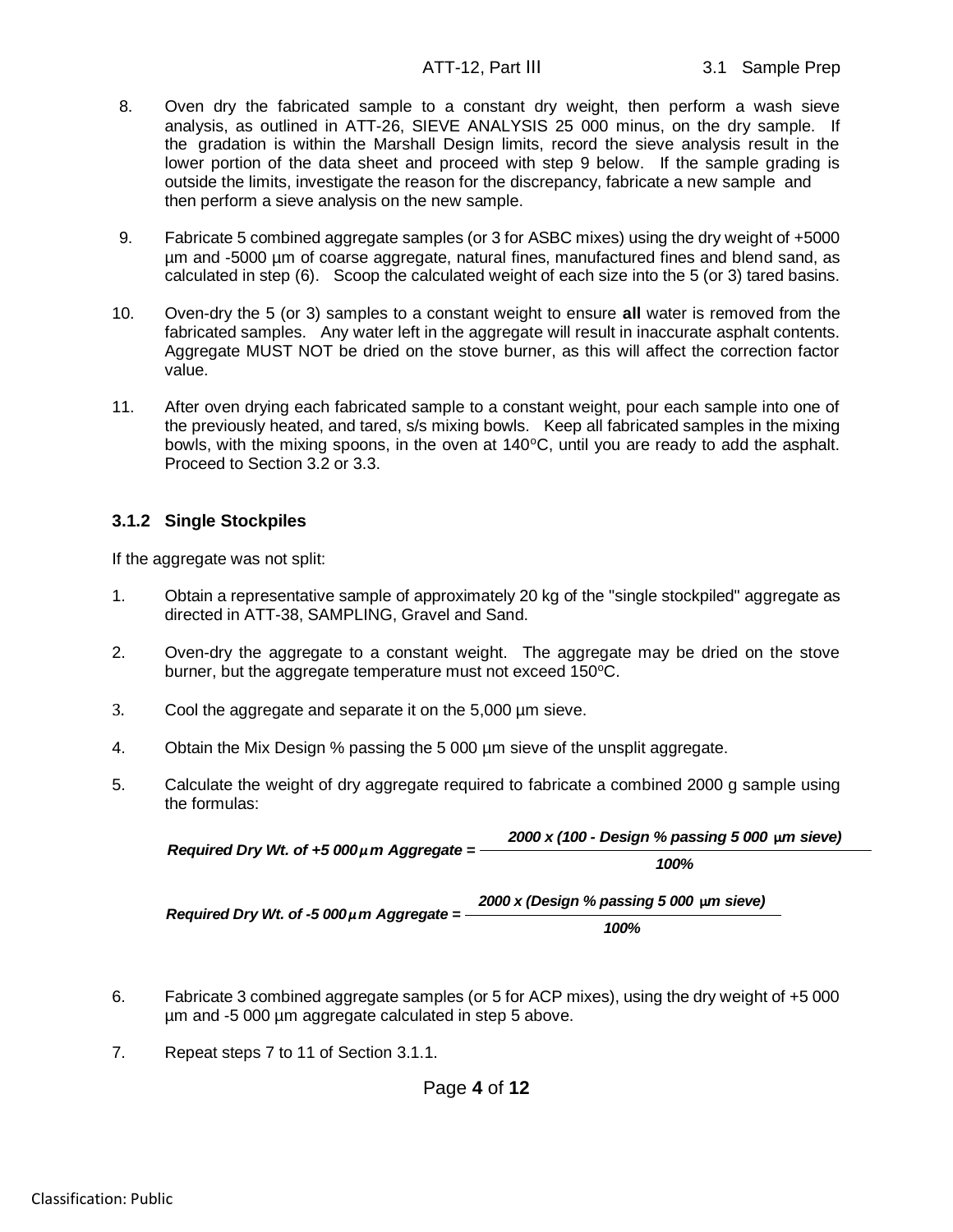### **3.2 VIRGIN AND RAP MIXES**

### **3.2.1 Actual Asphalt Content**

- 1. Remove the s/s mixing bowl containing the 150 $\degree$ C dry aggregate from the oven and form a crater in the aggregate into which asphalt can be poured.
- 2. Weigh the numbered mixing bowl containing the dry aggregate and mixing spoon and record as "Wt. of Dry Aggregate + Basin + Spoon" on line "A", then record the basin number in the corresponding column. The empty bowl weights (plus mixing spoon), line "B", should already be recorded, as shown in Figure 2. Leave the basin containing the mixing spoon and aggregate on the scale. Use of a heat shield is recommended, such as a ceramic tile, to prevent damage to the electronic balance. Review and follow the electronic balance manufacturer's operator's manual recommendations for weighing hot objects.
- 3. Determine the "Weight of Dry Aggregate" on line "C" as follows:

4. Record the "Target Asphalt Content" on line "D".

For recycled asphalt concrete pavement mixes use the Target total asphalt content. This includes the % asphalt to be added to the virgin aggregate and the % asphalt in the reclaimed pavement. *Wt. of Dry Agg.* (g) =  $(Wt.$  of *Dry Agg.* + *Basin* + *Spoon)* - (*Tare of Basin* + *Spoon)*<br>
Record the "Target Asphalt Content" on line "D".<br>
For recycled asphalt concrete pavement mixes use the Target total asphalt c

5. Calculate the "Weight of Asphalt Required" to be added to the dry aggregate on line "E" using the formula: (line C x line D) / 100%

*Wt. of Dry Agg. x Target Asphalt Content*

6. Determine the "Required Wt. of Basin + Spoon + Dry Aggregate + Asphalt, on line "F", as follows: Line "F" = Line "A" + Line "E"

- 7. Pour hot asphalt on the dry aggregate. If more asphalt is added than required, take an actual scale reading and record on line "G" as "Actual Wt. of Basin + Spoon + Dry Aggregate + Asphalt. *Line "F"* = (*Wt. of Asphalt Req'd)* + (*Wt. of Dry Agg.* + *Basin* + *Spoon)*<br>
Pour hot asphalt on the dry aggregate. If more asphalt is added than required, take an actual<br>
scale reading and record on line "G" as "Actu
- 8. Calculate the "Weight of Asphalt Added", on line "H", as follows: Line H = (Line G) (Line A)

9. Calculate the "Actual Asphalt Content", on line "I", of the mix sample using the formula: Line "I" = (Line "H" / Line "C") x 100%

*Actual Asphalt Content (%) = Wt. of Asphalt Added*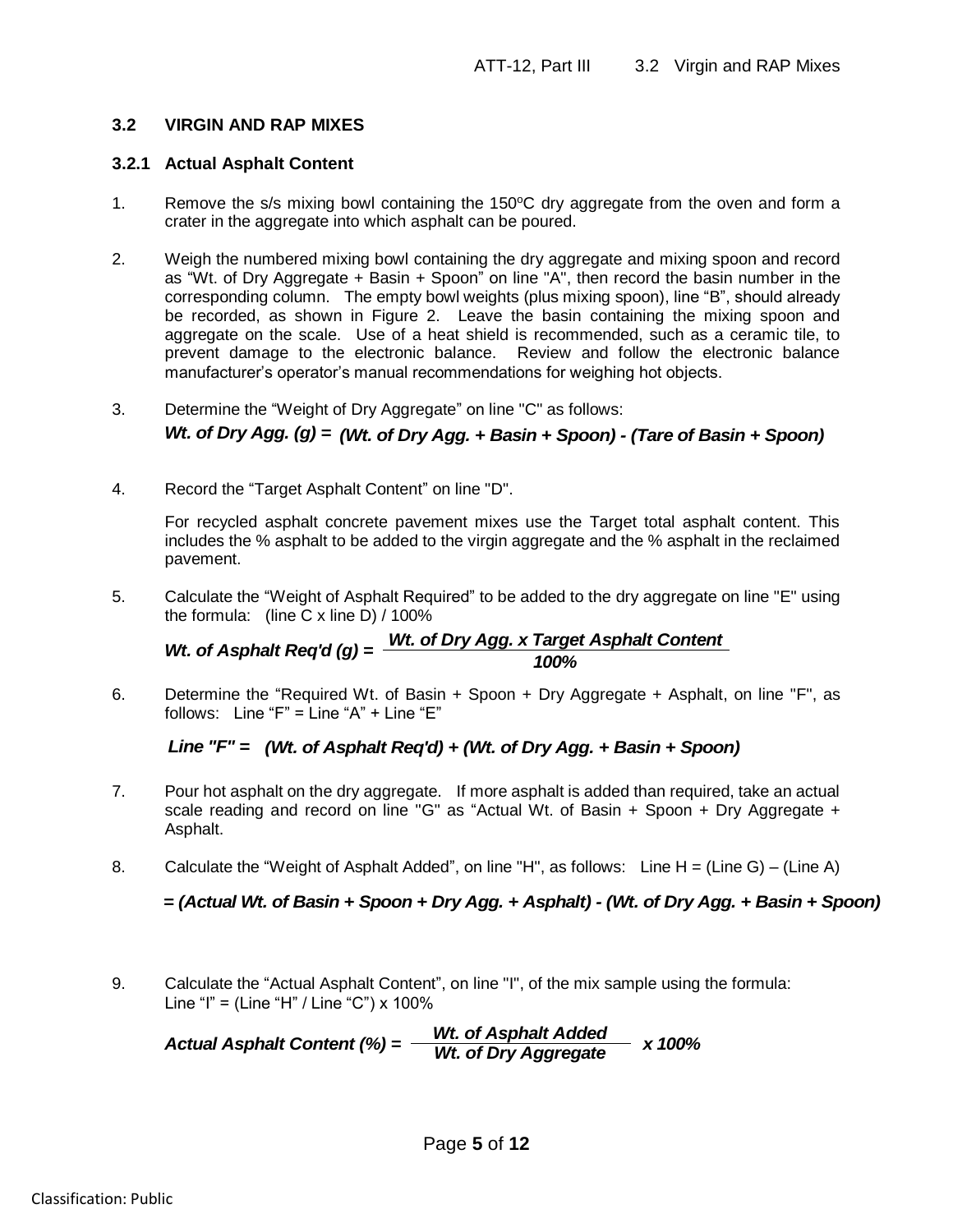10. Remove the basin from the scale and use the mixing spoon to mix the aggregate and asphalt until all the aggregate is uniformly coated. Make sure no mix is lost during the mixing process, as this will cause inaccurate results.

| Klbertar<br><b>ASPHALT CONTENT CORRECTION FACTOR</b> |  |        |              |                                                       |                              |                       |             |                          |                  |               |      |                   |  |
|------------------------------------------------------|--|--------|--------------|-------------------------------------------------------|------------------------------|-----------------------|-------------|--------------------------|------------------|---------------|------|-------------------|--|
| Transportation                                       |  |        |              |                                                       |                              |                       |             | <b>EXTRACTION METHOD</b> |                  |               |      |                   |  |
| MAT 6-75/13                                          |  |        |              |                                                       |                              |                       |             | ATT-12 PART III          |                  |               |      |                   |  |
| CONTRACT:                                            |  |        | 12345        |                                                       |                              | <b>ASPHALT GRADE:</b> |             | 200-300A                 | DATE TESTED:     |               |      | April 21, 1998    |  |
| PROJECT:                                             |  |        | HWY 92:12    |                                                       |                              | ASPHALT SUPPLIER:     |             | <b>HUSKY</b>             | PROJECT MANAGER: |               |      | R. Roads          |  |
| PIT NAME:                                            |  |        | PEBBLE CREEK |                                                       |                              | PIT LOCATION:         |             | SE-02-052-27-W4          |                  | TECHNOLOGIST: |      | . J. Goodson      |  |
|                                                      |  |        |              | ACTUAL ASPHALT CONTENT AND SAMPLE PREPARATION         |                              |                       |             |                          |                  |               |      |                   |  |
| SAMPLE NUMBER                                        |  |        |              |                                                       |                              | $\mathbf{1}$          | 2           | 3                        | 4                | 5             |      | <b>AGG BLEND</b>  |  |
| A WT. OF DRY AGGREGATE + BASIN + SPOON               |  |        |              | @ 150°C                                               | g.                           | 2165.7                | 2163.5      | 2175.4                   | 2168.7           | 2169.6        | %    | agg type          |  |
| <b>BASINNO.</b>                                      |  |        |              |                                                       |                              | A                     | B           | C                        | D                | E.            | 72.0 | Coarse Agg        |  |
| <b>B</b> WT. OF BASIN +SPOON                         |  |        |              | @ 150°C                                               | g.                           | 160.6                 | 163.2       | 170.2                    | 165.9            | 167.7         | 20.0 | Nat. Fines        |  |
| C WT. OF DRY AGGREGATE                               |  |        |              | $A - B$                                               | g.                           | 2005.1                | 2000.3      | 2005.2                   | 2002.8           | 2001.9        | 8.0  | <b>Blend Sand</b> |  |
| D TARGET ASPHALT CONTENT                             |  |        |              |                                                       | %                            |                       |             | 5.80                     |                  |               |      |                   |  |
| E WT. OF ASPHALT REQUIRED                            |  |        |              | $(C \times D) / 100$                                  | g.                           | 116.3                 | 116.0       | 116.3                    | 116.2            | 116.1         |      |                   |  |
| F REQ'D WT. OF BASIN + SPOON + DRY AGG. + A SF       |  |        |              | $A + E$                                               | g.                           | 2282.0                | 2279.5      | 2291.7                   | 2284.9           | 2285.7        |      |                   |  |
| G ACTUAL WT. OF BASIN + SPOON + DRY AGG. + ASPHALT   |  |        |              |                                                       | g.                           | 2283.1                | 2282.1      | 2294.3                   | 2286.9           | 2286.5        |      |                   |  |
| H WT. OF ASPHALT ADDED                               |  |        |              | $G - A$                                               | g.                           | 117.4                 | 118.6       | 118.9                    | 118.2            | 116.9         |      |                   |  |
| I ACTUAL ASPHALT CONTENT                             |  |        |              | $(H/C) \times 100$                                    | $\%$                         | 5.86                  | 5.93        | 5.93                     | 5.90             | 5.84          |      |                   |  |
|                                                      |  |        |              | <b>FILTERLESS EXTRACTION ASPHALT CONTENT</b>          |                              |                       |             |                          |                  |               |      |                   |  |
| PAN NO.                                              |  |        |              |                                                       |                              | $\vee$                | W           | X                        | Y                | Z             |      |                   |  |
| J WT. OF EXTRACTION PAN                              |  |        |              |                                                       | g.                           | 1127.3                | 1201.4      | 1310.6                   | 1178.5           | 1256.1        |      |                   |  |
| K WT. OF DRY MIX                                     |  |        |              | H+C or G-B                                            | g.                           | 2122.5                | 2118.9      | 2124.1                   | 2121.0           | 2118.8        |      |                   |  |
| L WT. OF DRY AGGREGATE +PAN                          |  |        |              |                                                       | g.                           | 3129.4                | 3194.7      | 3311.1                   | 3177.9           | 3254.1        |      |                   |  |
| M WT. OF DRY AGG. FROM EXTRACTION                    |  |        |              | $L - J$                                               | g.                           | 2002.1                | 1993.3      | 2000.5                   | 1999.4           | 1998.0        |      |                   |  |
| N WT. OF DRY FINES + BEAKER                          |  |        |              |                                                       | g.                           | 146.7                 | 150.3       | 149.8                    | 146.8            | 148.8         |      |                   |  |
| O WT. OF BEAKER                                      |  |        |              |                                                       | g.                           | 141.0                 | 139.6       | 140.3                    | 140.0            | 140.7         |      |                   |  |
| <b>BEAKER NO.</b>                                    |  |        |              |                                                       |                              | $\mathbf{1}$          | 16          | $\overline{4}$           | 10               | 8             |      |                   |  |
| P WT OF DRY FINES FROM CENTRIFUGE                    |  |        |              | $N - O$                                               | g.                           | 5.7                   | 10.7        | 9.5                      | 6.8              | 8.1           |      |                   |  |
| Q TOTAL WT. OF DRY AGGREGATE                         |  |        |              | $P + M$                                               | g.                           | 2007.8                | 2004.0      | 2010.0                   | 2006.2           | 2006.1        |      |                   |  |
| R WT. OF ASPHALT                                     |  |        |              | K-Q                                                   | g.                           | 114.7                 | 114.9       | 114.1                    | 114.8            | 112.7         |      |                   |  |
| S ASPHALT CONTENT                                    |  |        |              | $100 \times (R / Q)$                                  | $\%$                         | 5.71                  | 5.73        | 5.68                     | 5.72             | 5.62          |      |                   |  |
|                                                      |  |        |              |                                                       | <b>CORRECTION FACTOR</b>     |                       |             |                          |                  |               |      |                   |  |
| T DIFFERENCE OF ASPHALT CONTENTS                     |  |        |              |                                                       | $I-S$                        | 0.14                  | 0.20        | 0.25                     | 0.18             | 0.22          |      |                   |  |
| <b>U</b> CORRECTION FACTOR                           |  |        |              | $(T_1+T_2+T_3+T_4+T_6)/5$                             |                              |                       |             | 0.20                     |                  |               |      |                   |  |
|                                                      |  |        |              |                                                       |                              |                       |             |                          |                  |               |      |                   |  |
|                                                      |  |        |              |                                                       | <b>GRADATION</b>             |                       | (% PASSING) |                          |                  |               |      |                   |  |
| SIEVE SIZE (µm)                                      |  | 20 000 | 16 000       | 12 500                                                | 10 000                       | 5 0 0 0               | 2500        | 1250                     | 630              | 315           | 160  | 80                |  |
| FABRICATED SAMPLE<br>TARGET                          |  | 100    | 100          | 85                                                    | 76                           | 57                    |             | 37                       | 30<br>29         | 21            | 15.6 | 7.3               |  |
|                                                      |  | 100    | 100          | 83                                                    | 75                           | 55                    |             | 36                       |                  | 20            | 15.1 | 7.0               |  |
| REMARKS:                                             |  |        |              | Correction Factor #1, Gradation within Design Limits. |                              |                       |             |                          |                  |               |      |                   |  |
|                                                      |  |        |              |                                                       | enter data into shaded areas |                       |             |                          |                  |               |      |                   |  |
|                                                      |  |        |              |                                                       |                              |                       |             |                          |                  |               |      |                   |  |

 $\mathbf{A}$ 

 $\overline{ }$ 

 $\mathsf{I}$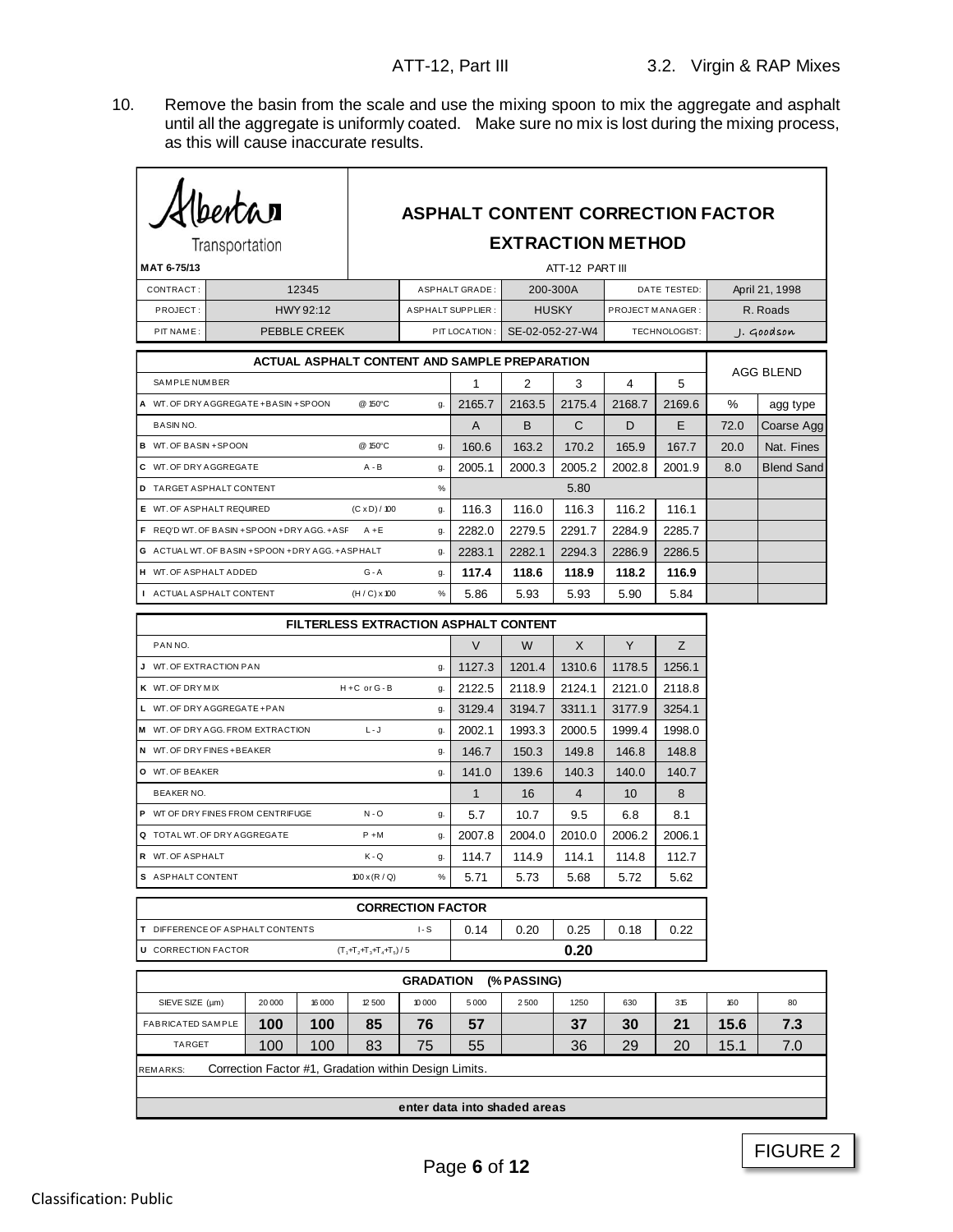#### **3.2.2 Extraction Asphalt Content**

- 1. Set the oven at a temperature of  $130^{\circ}C \pm 5^{\circ}C$ .
- 2. Place the basin containing the mix and spoon in the oven for one hour to ensure asphalt absorption occurs.
- 3. Remove the sample from the oven and let it cool for at least 20 minutes.
- 4. Load the sample into extraction basket and thoroughly wash the material clinging to the basin and mixing spoon into the extraction apparatus.
- 5. Perform an extraction test on the mix sample using the Filterless Extraction and Centrifuge method ATT-12, Part II.
- 6. Use the extraction asphalt content portion of the data sheet to determine the "Extracted Asphalt Content", on line "S", as outlined in ATT-12, Part II. Discard the extraction aggregate.
- 7. Determine the "Actual Asphalt Contents" and "Extracted Asphalt Contents" of the other four mix samples as described in Sections 3.2.1 and 3.2.2.

#### **3.2.3 Correction Factor**

- 1. For each sample, calculate the difference between the actual asphalt content (line "I") and the extracted asphalt content (line "S") and record it as "Difference of Asphalt Contents" on Line "T".
- 2. Determine the average difference to the nearest 0.01% and record as "Correction Factor" on Line "U"). This value is the absorbed asphalt content and will be added to subsequent extracted asphalt contents to yield the actual asphalt content of the asphalt concrete mix.
- 3. For recycled asphalt concrete mixes, the correction factor is a percentage of the virgin aggregate correction factor and is calculated using the formula:

#### *RAP Correction Factor = (Average Virgin % Correction Factor) x (% Virgin Aggregate) 100%*

This reduced correction factor will be added to subsequent extracted asphalt contents to yield the total actual asphalt content of the recycled asphalt concrete mix.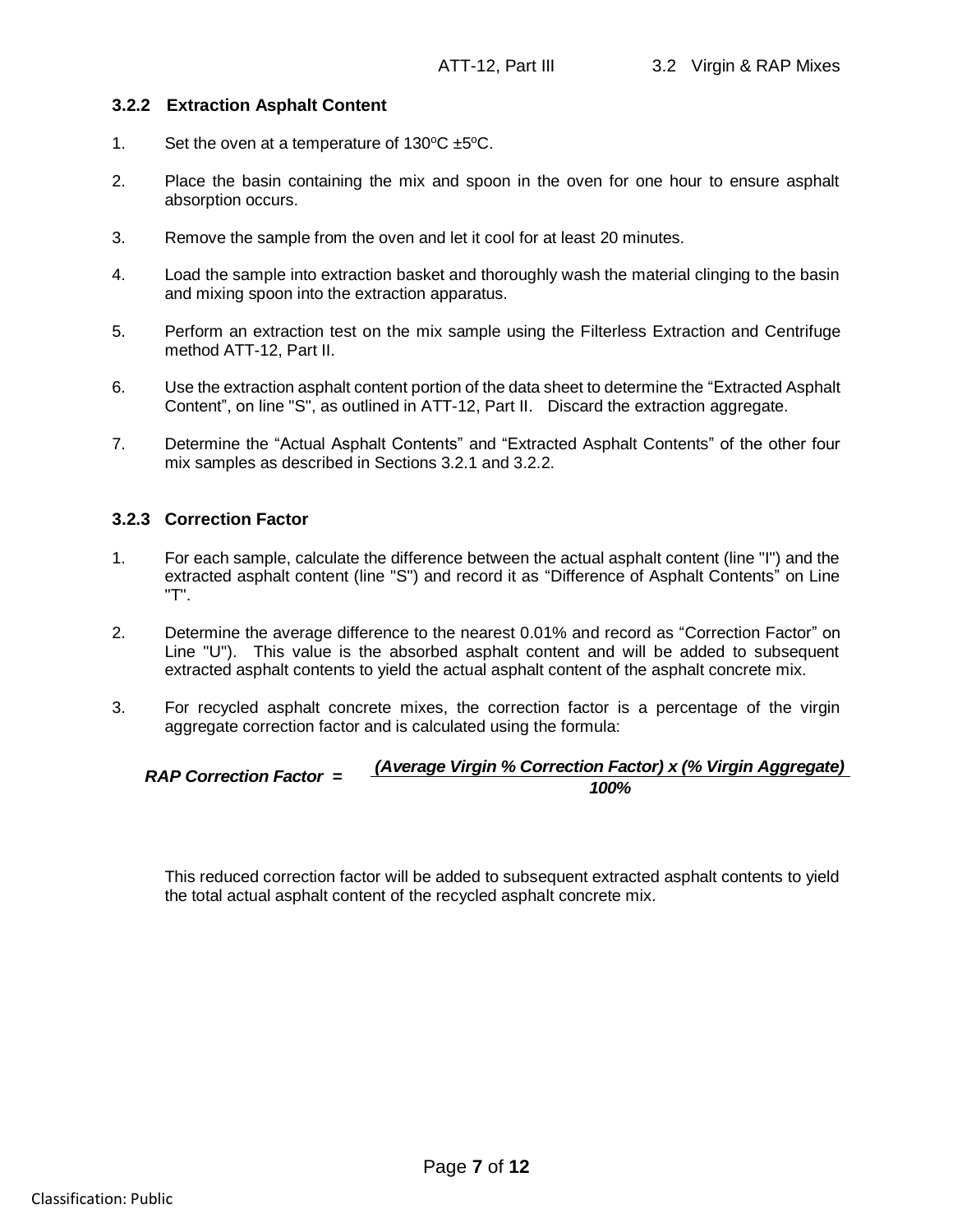#### **3.3 ASPHALT STABILIZED BASE COURSE MIXES**

#### **3.3.1 Actual Residual Asphalt Content**

- 1. Remove, from the oven, one of the basins containing the  $130^{\circ}$ C dry aggregate and spoon.
- 2. Form a crater in the aggregate into which the cutback or emulsified asphalt will be poured. Set the spoon to the side of the crater.
- 3. Weigh the basin containing the dry aggregate (at  $130^{\circ}$ C) and mixing spoon. Record as "Wt. of Dry Aggregate + Basin + Spoon" on line "A", in the same column as the corresponding "Basin No." and "Weight of Basin + Spoon", as shown in Figure 3.
- 4. Leave the basin and mixing spoon on the scale and allow the aggregate to cool to  $95^{\circ}$ C.
- 5. Determine the "Weight of Dry Aggregate" on line "C" as follows:

*Wt. of Dry Agg. (g) = (Wt. of Dry Agg + Basin + Spoon) - (Wt. of Basin + Spoon)*

- 6. Record the Design or Target Cutback or Emulsified Asphalt Content on line "D".
- 7. Calculate the "Weight of Cutback or Emulsified Asphalt Required" on line "E" to be added to the aggregate as follows:

8. Determine the "Required Weight of Basin + Dry Aggregate + Spoon + Cutback/Emulsified Asphalt" on line "F" as follows:

### *((Wt. of Dry Agg. + Basin + Spoon) + (Wt. of Cutback/Emulsified Asphalt Req'd))*

- 9. Add the Cutback or Emulsified Asphalt at room temperature to the dry aggregate at  $95^{\circ}$ C. If more cutback asphalt is added than is required, take the actual scale reading and record as "Actual Wt. of Basin + Dry Aggregate + Spoon + Cutback/Emulsified Asphalt" on line "G".
- 10. Calculate the "Weight of Cutback/Emulsified Asphalt Added" on line "H" by subtracting the "Wt. of Dry Aggregate + Basin + Mixing Spoon (line "A") from the Actual Wt. of Basin + Dry Aggregate + Spoon + Cutback/Emulsified Asphalt (line "G"). *Wt. of Cutback/Emulsified Asphalt Req'd (g)* =  $((Wt.$  of *Dry Agglyx (Target Cutback/Emulsified Asphalt Content)) / 100%*<br>
Determine the "Required Weight of Basin + Dry Aggregate + Spoon + Cutback/Emulsified<br>
Asphalt" on
- 11. Calculate the "Actual Cutback/Emulsified Asphalt Content" in percent on line "I" of the mix sample using the formula:

# *(100 x Wt. of Cutback/Emulsified Asphalt Added)*

12. Remove the basin from the scale and use the mixing spoon to mix the aggregate and cutback or emulsified asphalt until all the aggregate is uniformly coated. Make sure no mix is lost during the mixing process, as this will cause inaccurate test results.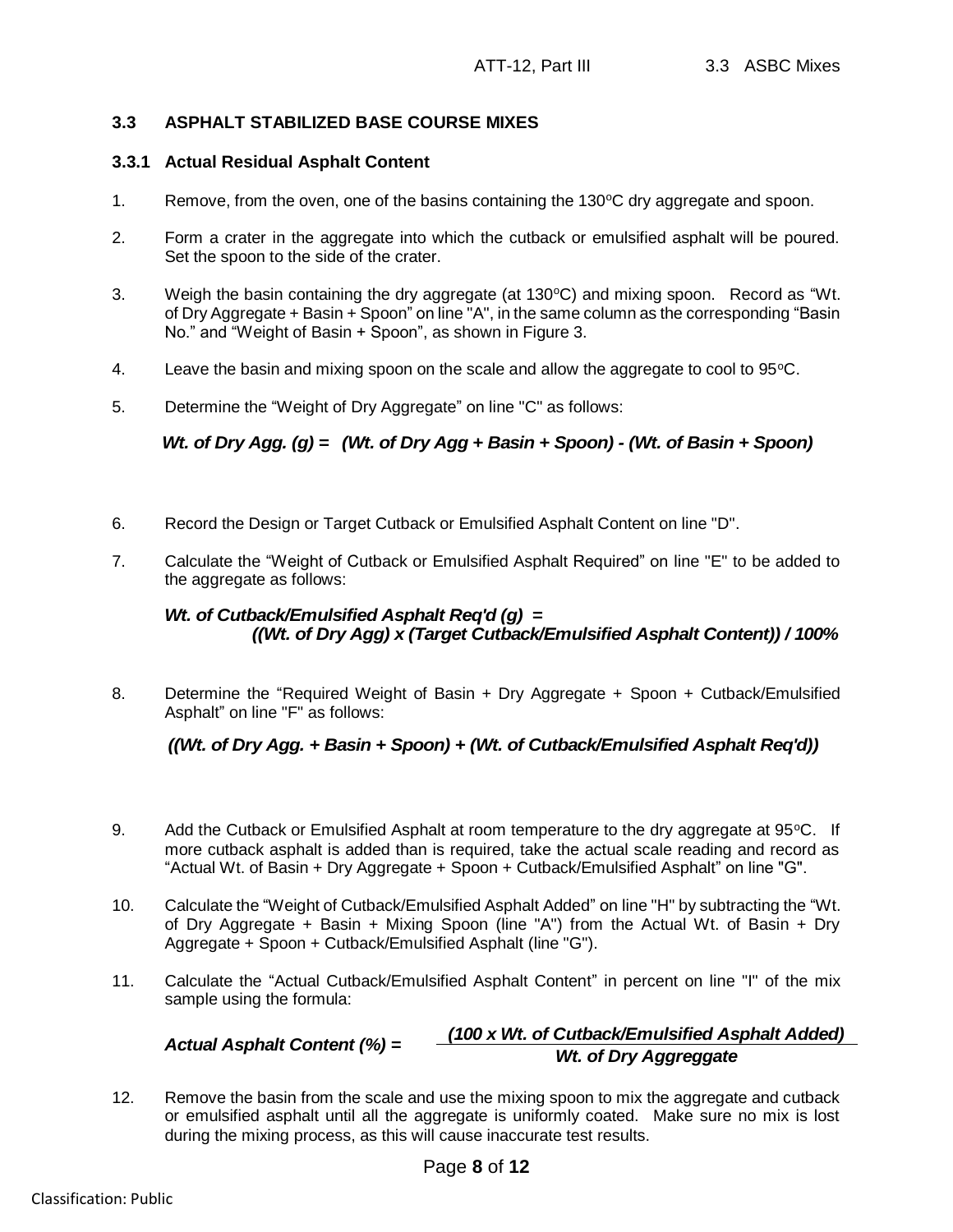# Albertan Transportation

## **AC CORRECTION FACTOR - ASBC MIXES EXTRACTION METHOD**

| MAT 6-90/13 |            | ATT-12 PART III    |                               |                  |              |  |  |  |
|-------------|------------|--------------------|-------------------------------|------------------|--------------|--|--|--|
| CONTRACT:   | 12345      | ASPHALT GRADE:     | $MC-250$                      | DATE TESTED:     | May 16, 2013 |  |  |  |
| PROJECT:    | HWY 680:02 | A SPHALT SUPPLIER: | <b>HUSKY</b>                  | PROJECT MANAGER: | I.M. GOOD    |  |  |  |
| PIT NAME:   | <b>ARM</b> |                    | PIT LOCATION: NE-12-091-26-W5 | TECHNOLOGIST:    | R. Goldblum  |  |  |  |

|    | TARGET/CUTBACK/EMULSIFIED ASPHALT CONTENT & SAMPLE PREPARATION |                      | AGG BLEND |                |           |                |      |                   |
|----|----------------------------------------------------------------|----------------------|-----------|----------------|-----------|----------------|------|-------------------|
|    | <b>SAMPLE NUMBER</b>                                           |                      |           |                | 2         | 3              |      |                   |
|    | A WT. OF DRY AGGREGATE + BASIN + SPOON                         |                      | q.        | 2282.6         | 2296.7    | 2298.4         | $\%$ | agg type          |
|    | BASIN NO.                                                      |                      |           | A <sub>1</sub> | <b>B1</b> | C <sub>1</sub> | 72   | Coarse Agg        |
|    | <b>B</b> WT. OF BASIN + SPOON                                  |                      | g.        | 274.3          | 278.4     | 286.1          | 20   | Nat. Fines        |
|    | C WT. OF DRY AGGREGATE                                         | $A - B$              | g.        | 2008.3         | 2018.3    | 2012.3         | 8    | <b>Blend Sand</b> |
| D. | TARGET CUTBACK/EMULSIFIED ASPHALT CONTENT                      |                      | $\%$      |                | 4.90      |                |      |                   |
|    | E WT. OF CUTBACK/EMULSIFIED ASPHALT REQUIRED                   | $(C \times D) / 100$ | g.        | 98.4           | 98.9      | 98.6           |      |                   |
|    | F REQURED WT. OF BASIN +DRY AGG. +SPOON +ASPHALT               | $A + E$              | g.        | 2381.0         | 2395.6    | 2397.0         |      |                   |
|    | G ACTUAL WT. OF BASIN + DRY AGG. + SPOON + ASPHALT             |                      | g.        | 2382.6         | 2395.1    | 2397.8         |      |                   |
|    | H WT. OF CUTBACK/EM ULSIFIED ASPHALT ADDED                     | $G - A$              | g.        | 100.0          | 98.4      | 99.4           |      |                   |
|    | I ACTUAL CUTBACK/EMULSIFIED ASPHALT CONTENT                    | (100 xH)/C           | %         | 4.98           | 4.88      | 4.94           |      |                   |
|    |                                                                |                      |           |                |           |                |      |                   |

|   | ACTUAL RESIDUAL ASPHALT CONTENT CALCULATION |                      |    |        |        |        |  |  |  |  |  |
|---|---------------------------------------------|----------------------|----|--------|--------|--------|--|--|--|--|--|
|   | WT. OF DRY MIX + BASIN + MIXING SPOON       |                      | g. | 2353.2 | 2364.9 | 2367.3 |  |  |  |  |  |
| ĸ | WT. OF DRY MIX                              | $J - B$              | g. | 2078.9 | 2086.5 | 2081.2 |  |  |  |  |  |
|   | WT. OF RESIDUAL ASPHALT                     | $K - C$              | g. | 70.6   | 68.2   | 68.9   |  |  |  |  |  |
| м | ACTUAL RESIDUAL ASPHALT CONTENT             | $(100 \times I) / C$ | g. | 3.52   | 3.38   | 3.42   |  |  |  |  |  |

|   | <b>FILTERLESS EXTRACTION AND FILTERLESS CENTRIFUGE</b> |    |        |           |               |  |  |  |  |  |  |
|---|--------------------------------------------------------|----|--------|-----------|---------------|--|--|--|--|--|--|
| N | WT. OF DRY AGGREGATE +PAN                              | g. | 3122.4 | 3148.4    | 3129.6        |  |  |  |  |  |  |
| O | WT. OF EXTRACTION PAN                                  | g. | 1121.8 | 1136.5    | 1128.4        |  |  |  |  |  |  |
|   | EXTRACTION PAN NO.                                     | g. | A      | B         | C             |  |  |  |  |  |  |
| P | WT. OF DRY AGGREGATE FROM EXTRACTION<br>$N - Q$        | g. | 2000.6 | 2011.9    | 2001.2        |  |  |  |  |  |  |
| ۵ | WT OF DRY FINES + BEAKER                               | g. | 150.8  | 145.1     | 158.7         |  |  |  |  |  |  |
| R | WT. OF BEAKER                                          | g. | 141.3  | 136.8     | 145.8         |  |  |  |  |  |  |
|   | <b>BEAKER NO.</b>                                      | g. | AA     | <b>BB</b> | <sub>CC</sub> |  |  |  |  |  |  |
| s | WT. OF DRY FINES FROM CENTRIFUGE<br>$Q - R$            | g. | 9.5    | 8.3       | 12.9          |  |  |  |  |  |  |
|   | $P + S$<br>TOTAL WT. OF DRY AGGREGATE                  | g. | 2010.1 | 2020.2    | 2014.1        |  |  |  |  |  |  |

| <b>FILTER EXTRACTION</b>               |         |    |  |  |  |  |  |  |
|----------------------------------------|---------|----|--|--|--|--|--|--|
| U WT. OF DRY AGGREGATE + PAN + FILTERS |         | a  |  |  |  |  |  |  |
| V WT. OF PAN + FILTERS                 |         | g  |  |  |  |  |  |  |
| <b>W</b> WT. OF DRY AGGREGATE          | $U - V$ | g. |  |  |  |  |  |  |
|                                        |         |    |  |  |  |  |  |  |

| <b>EXTRACTED RESIDUAL ASPHALT CONTENTS</b> |                                      |      |      |      |       |  |  |  |
|--------------------------------------------|--------------------------------------|------|------|------|-------|--|--|--|
| X WT. OF RESIDUAL ASPHALT                  | $K$ - $(T$ or $W$                    |      | 68.8 | 66.3 | 67. . |  |  |  |
| Y EXTRACTED RESIDUAL ASPHALT CONTENT       | $(100 \times X) / (T \text{ or } W)$ | $\%$ | 3.42 | 3.28 | 3.33  |  |  |  |

| <b>RESIDUAL ASPHALT CORRECTION FACTOR</b> |                   |   |      |      |      |
|-------------------------------------------|-------------------|---|------|------|------|
| Z DIFFERENCE OF RESIDUAL ASPHALT CONTENTS | $M - Y$           | % | 0.10 | 0.10 | 0.09 |
| <b>A A</b> CORRECTION FACTOR              | $(Z_1+Z_2+Z_3)/3$ | % |      | 0.09 |      |
|                                           |                   |   |      |      |      |

FIGURE 3

| <b>GRADATION</b><br>(% PASSING) |       |       |       |      |      |      |     |     |      |     |
|---------------------------------|-------|-------|-------|------|------|------|-----|-----|------|-----|
| SIEVE SIZE (µm)                 | 16000 | 12500 | 10000 | 5000 | 2500 | 1250 | 630 | 315 | 160  | 80  |
| <b>FABRICATED SAMPLE</b>        | 100   | 84    | 75    | 56   |      | 35   | 30  | 22  | 14.0 | 8.2 |
| <b>TARGET</b>                   | 100   | 83    | 75    | 55   |      | 36   | 29  | 20  | 15.1 | 7.0 |
| REMARKS:                        |       |       |       |      |      |      |     |     |      |     |
|                                 |       |       |       |      |      |      |     |     |      |     |
| enter data into shaded areas    |       |       |       |      |      |      |     |     |      |     |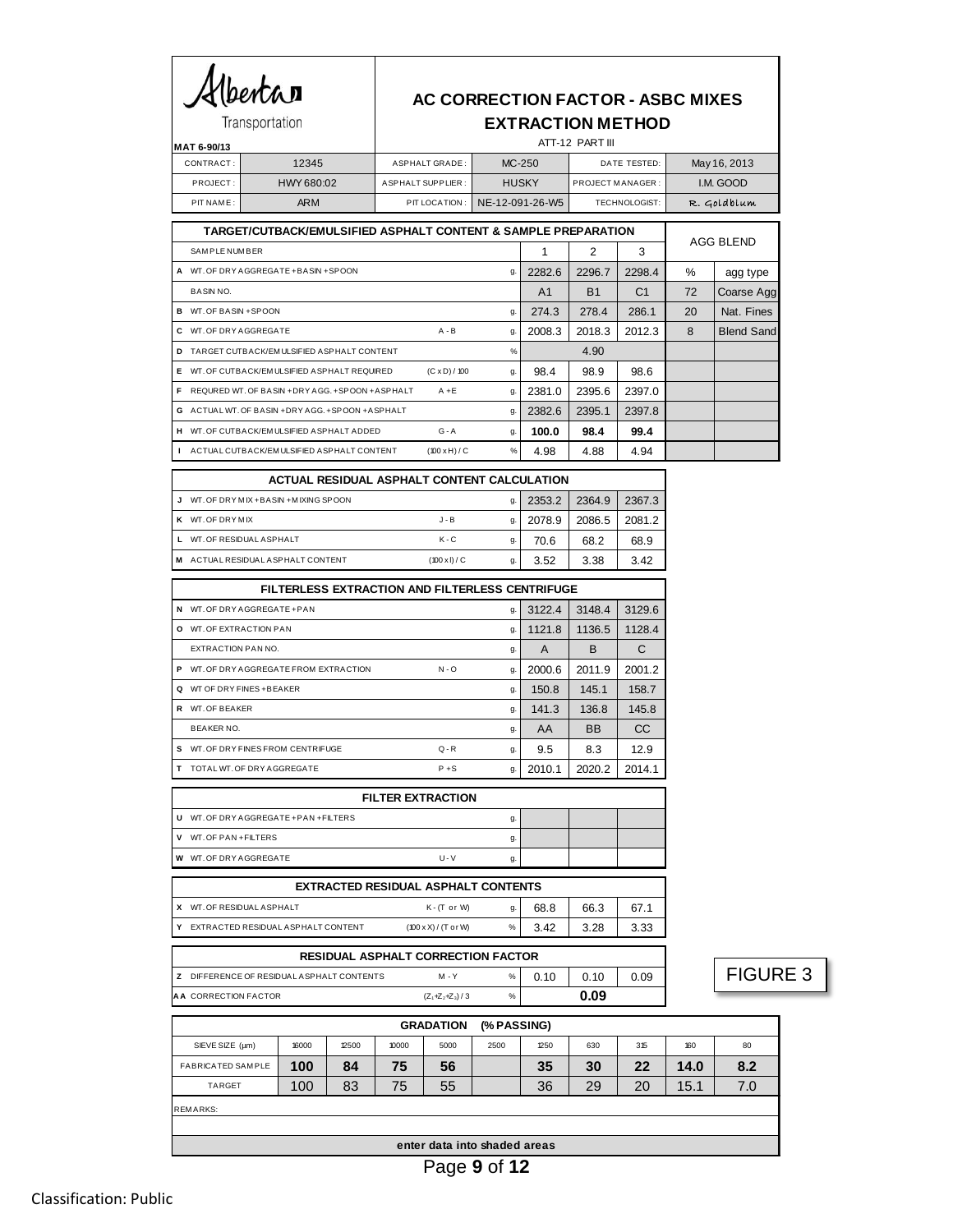- 13. Set the oven at  $130^{\circ}C \pm 5^{\circ}C$ .
- 14. Place the basin containing the mix and spoon in the oven and dry the sample to a constant weight. This ensures all cutback and water is removed and that absorption occurs. The drying time also simulates the field procedures for moisture and residual asphalt contents.
- 15. Once the mix has reached a constant weight, weigh the basin containing the hot dry mix and spoon and record as "Wt. of Dry Mix + Basin + Mixing Spoon" on line "J".
- 16. Determine the "Weight of Dry Mix" on line "K" as follows:

*Wt. of Dry Mix (g) = (Wt. of Dry Mix + Basin + Mixing Spoon) - (Wt. of Basin + Spoon)*

17. Determine the "Weight of Residual Asphalt" on line "L" as follows:

#### *Wt. of Residual Asphalt (g) = (Wt. of Dry Mix) - (Wt. of Dry Aggregate)*

18. Calculate the "Actual Residual Asphalt Content" on line "M" as follows:

Actual Residual Asphalt Content (%) = 
$$
\frac{(100 \times Wt. \text{ of Residual Asphalt})}{Wt. \text{ of Dry Aggreggate}}
$$

#### **3.3.2 Extracted Residual Asphalt Content**

- 1. Remove the dry mix sample from the oven and let it cool for at least 20 minutes.
- 2. Load the sample into the extraction basket and thoroughly wash any material clinging to the basin and mixing spoon into the extraction apparatus.
- 3. Perform an extraction test on the mix sample using ATT-12, Part II Filterless Extraction and Centrifuge Method, or ATT-12, Part I, EXTRACTION, Reflux.
- 4. Use the extraction portion of the data sheet to determine the "Extracted Residual Asphalt Content" on line "Y" as outlined in ATT-12, Part I or II. Discard the extraction aggregate.
- 5. Determine the actual and extracted residual asphalt contents of the other two mix samples as described in Sections 3.3.1 and 3.3.2.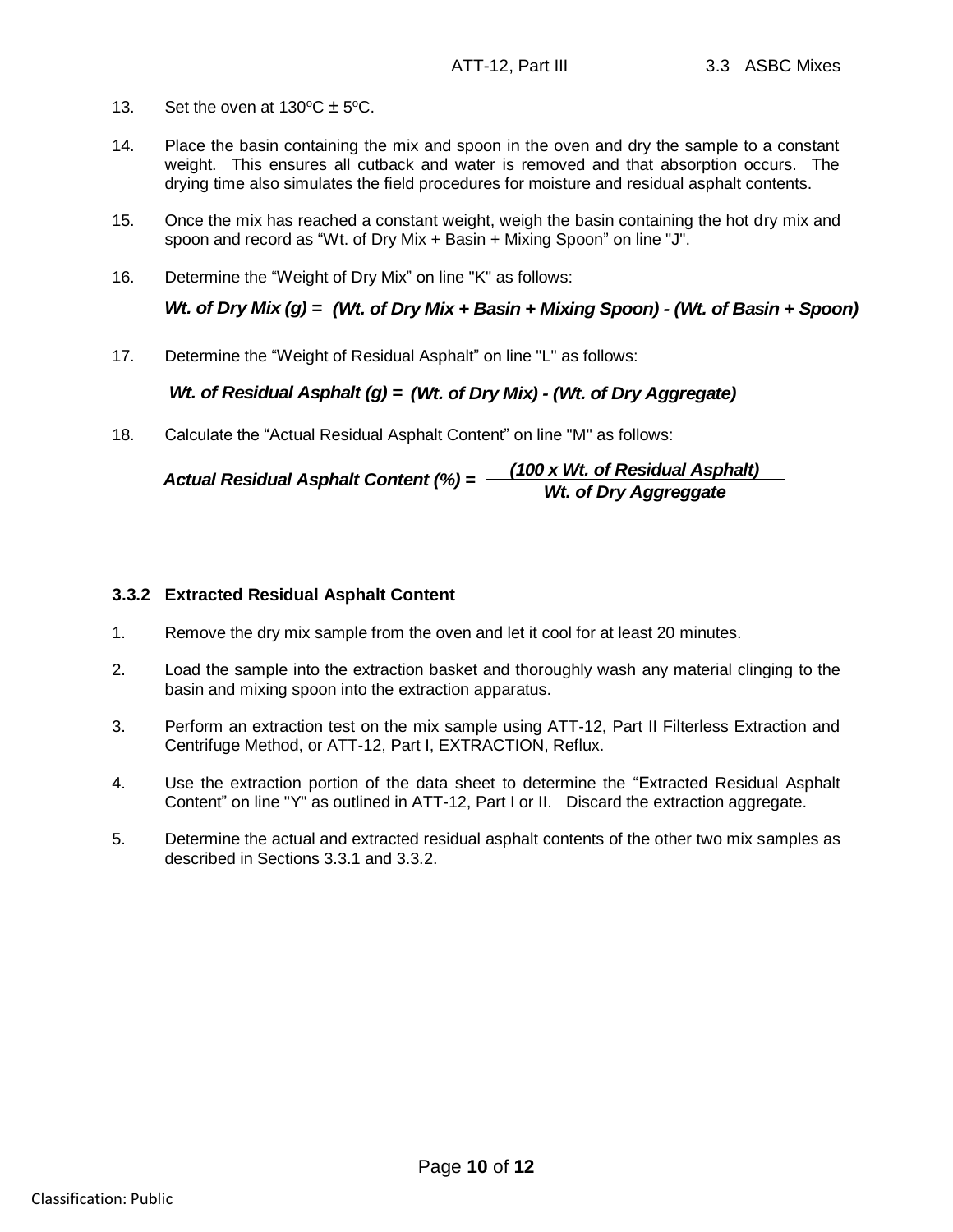#### **3.3.3 Correction Factor**

- 1. For each sample calculate the difference between the "Actual Residual Asphalt Content" on line "M" and the "Extracted Residual Asphalt Content" on line "Y". Record as "Difference of Residual Asphalt Contents" on line "Z".
- 2. Determine the "Average Difference of Residual Asphalt Contents" to the nearest 0.01% and record as "Correction Factor on line "AA". This value is the absorbed asphalt content and will be added to subsequent extracted residual asphalt contents to yield the actual residual asphalt content of the sample.

#### **4.0 HINTS AND PRECAUTIONS**

- 1. A new correction factor must be established for each Marshall Design and Asphalt Type used on the project.
- 2. This procedure should be performed before mixing commences on each project, and whenever the results are in doubt.
- 3. **If the correction factor is negative, it can be assumed that the test is in error** and should be repeated.
- 4. If the Target Asphalt Content changes by more than 0.5%, a new correction factor should be done at the new target asphalt content, on two samples. **If** the average correction factor of the two samples is **within 0.05% of the previous correction factor**, a complete new correction factor is **NOT NECESSARY**.
- 5. Any aggregate proportion changes >5% require a new correction factor.
- 6. For any change in the nature or sources of the aggregates or RAP, a new correction factor is required. Unless otherwise specified, the Contractor may elect to use suitable RAP in the ACP mixture to a maximum RAP to virgin aggregate ration of 30/70.
- 7. The average correction factor value should normally be within 0.05% of any single correction value. Redo the tests on any samples that were outside these limits.
- 8. Studies have shown that asphalt and aggregate correction factors are unique to each ignition oven furnace, regardless of the manufacturer.